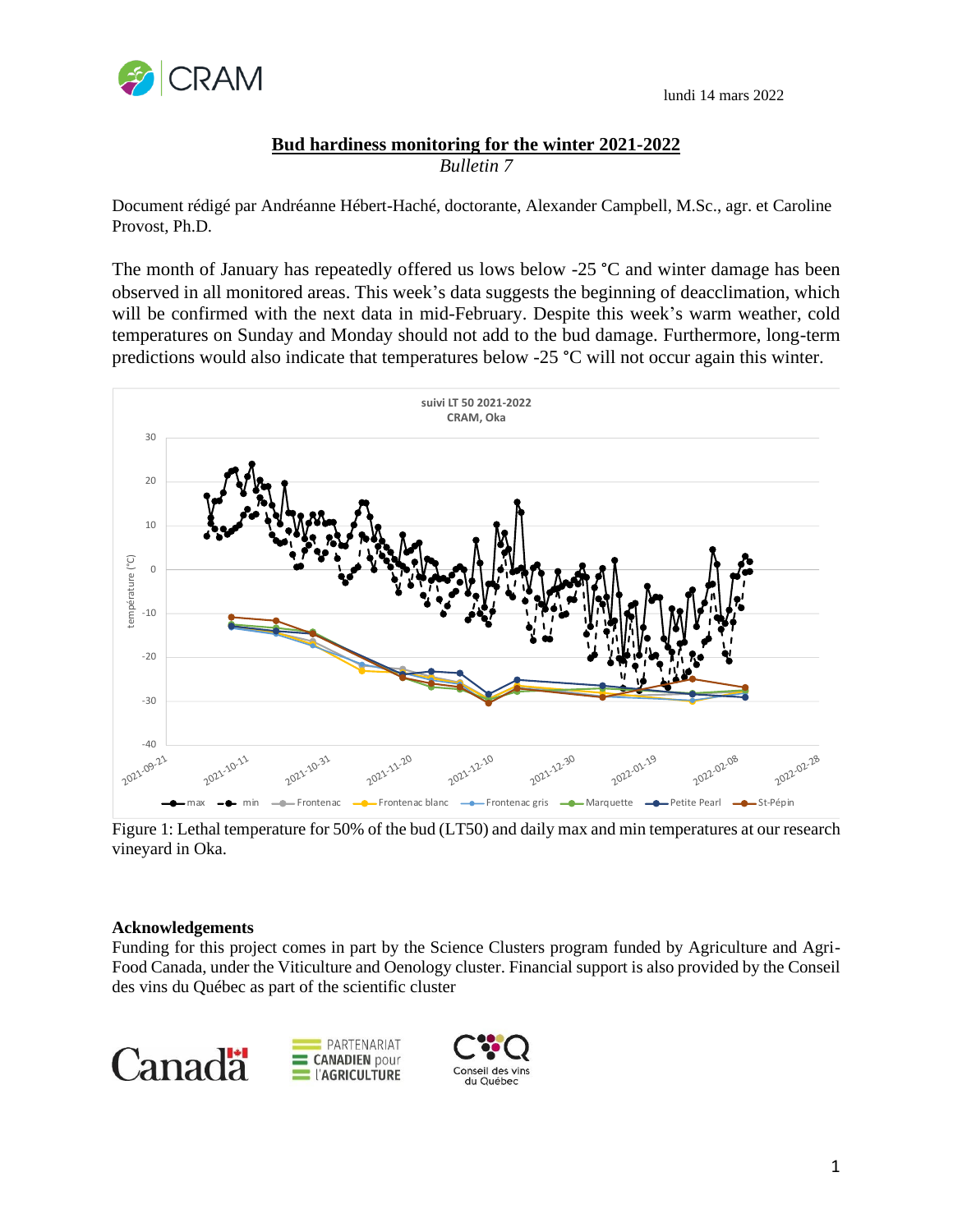

## lundi 14 mars 2022

| région      | <b>MRC</b>                          | cépage          | <b>LTE 10</b> | <b>LTE 50</b> | <b>LTE 90</b> | <b>LTE 10</b> | <b>LTE 50</b> | <b>LTE 90</b> | <b>LTE 10</b> | <b>LTE 50</b> | <b>LTE 90</b> | <b>LTE 10</b> | <b>LTE 50</b> | <b>LTE 90</b> | <b>LTE 10</b> | <b>LTE 50</b> | <b>LTE 90</b> |  |
|-------------|-------------------------------------|-----------------|---------------|---------------|---------------|---------------|---------------|---------------|---------------|---------------|---------------|---------------|---------------|---------------|---------------|---------------|---------------|--|
|             |                                     |                 | 2021-12-07    |               | 2021-12-21    |               | 2022-01-04    |               |               | 2022-01-18    |               |               | 2022-02-08    |               |               |               |               |  |
| Estrie      | Memphrémagog                        | Frontenac       | $-23.68$      | $-25.87$      | $-27.45$      | $-20.51$      | $-27.1$       | $-29.39$      | $-25.03$      | $-28.24$      | $-30.37$      | $-25.76$      | $-29.02$      | $-31.35$      | $-25.76$      | $-28.95$      | $-31.32$      |  |
|             |                                     | Frontenac blanc | $-22.41$      | $-25.62$      | $-26.87$      | $-25.57$      | $-28.4$       | $-30.35$      | $-13.08$      | $-26.22$      | $-29.64$      | $-27.58$      | $-30.54$      | $-32.71$      | $-24.77$      | $-28.41$      | $-30.65$      |  |
|             |                                     |                 | 2021-12-15    |               |               |               |               |               | 2022-01-12    |               |               |               |               |               |               |               |               |  |
| Lanaudière  | Joliette                            | Frontenac       |               |               |               |               |               |               |               |               |               |               |               |               |               |               |               |  |
|             |                                     | Marquette       | $-28.46$      | $-30.07$      | $-31.78$      |               |               |               |               |               |               |               |               |               |               |               |               |  |
|             |                                     |                 | 2021-12-15    |               |               |               | 2022-01-12    |               |               |               |               |               |               |               |               |               |               |  |
| Lanaudière  | D'Autray                            | Frontenac       | $-26.33$      | $-29.22$      | $-31.58$      |               |               |               | $-30.85$      | $-33.37$      | $-34.65$      |               |               |               |               |               |               |  |
|             |                                     | Frontenac blanc | $-27.36$      | $-28.95$      | $-30.97$      |               |               |               | $-29.89$      | $-32.94$      | $-34.26$      |               |               |               |               |               |               |  |
|             |                                     | Frontenac gris  | $-26.51$      | $-28.58$      | $-29.52$      |               |               |               | $-30.44$      | $-32.27$      | $-34.83$      |               |               |               |               |               |               |  |
|             |                                     | Marquette       | $-26.62$      | $-28.02$      | $-30.05$      |               |               |               | $-29.97$      | $-31.97$      | $-33.31$      |               |               |               |               |               |               |  |
|             |                                     | Petite Pearl    | $-24.56$      | $-27.29$      | $-29.06$      |               |               |               |               |               |               |               |               |               |               |               |               |  |
|             |                                     |                 |               | 2021-12-16    |               |               |               |               |               | 2022-01-06    |               | 2022-01-28    |               |               | 2022-02-10    |               |               |  |
|             |                                     | Frontenac       | $-23.87$      | $-26.35$      | $-27.77$      |               |               |               | $-27.36$      | $-28.88$      | $-31.19$      | $-21.76$      | $-28.22$      | $-30.07$      | $-24.45$      | $-27.67$      | $-28.48$      |  |
| Laurentides | Deux-Montagnes                      | Frontenac blanc | $-23.19$      | $-26.38$      | $-27.91$      |               |               |               | $-26.01$      | $-28.01$      | $-29.76$      | $-24.59$      | $-29.95$      | $-32.25$      | $-24.84$      | $-27.58$      | $-29.62$      |  |
|             |                                     | Frontenac gris  | $-25.59$      | $-26.89$      | $-28.89$      |               |               |               | $-27.22$      | $-28.92$      | $-30.51$      | $-27.2$       | $-29.75$      | $-31.49$      | $-25.86$      | $-28.09$      | $-30.07$      |  |
|             |                                     | Marquette       | $-25.64$      | $-27.67$      | $-29.02$      |               |               |               | $-22.89$      | $-27.04$      | $-29.72$      | $-25.97$      | $-28.13$      | $-29.7$       | $-23.57$      | $-27.37$      | $-28.76$      |  |
|             |                                     | Petite Pearl    | $-19.01$      | $-25.05$      | $-27.2$       |               |               |               | $-22.99$      | $-26.43$      | $-28.82$      | $-16.5$       | $-28.38$      | $-31.53$      | $-25.12$      | $-29$         | $-30.21$      |  |
|             |                                     | St-Pépin        | $-24.06$      | $-27$         | $-28.9$       |               |               |               | $-26.26$      | $-29.04$      | $-30.89$      | $-17.82$      | $-24.86$      | $-31.01$      | $-24.7$       | $-26.8$       | $-28.58$      |  |
|             |                                     | Seyval          | sous toile    |               |               | sous toile    |               |               | sous toile    |               |               | sous toile    |               |               | sous toile    |               |               |  |
|             |                                     | Vidal           | sous toile    |               | sous toile    |               |               | sous toile    |               |               | sous toile    |               |               | sous toile    |               |               |               |  |
|             |                                     |                 | 2021-12-08    |               |               |               |               |               | 2022-01-05    |               |               |               |               |               | 2022-02-09    |               |               |  |
| Laurentides | Deux-Montagnes (Site 2)             | Frontenac       | $-23.85$      | $-29.16$      | $-30.62$      |               |               |               | $-23.68$      | $-29.68$      | $-32.53$      |               |               |               | $-27.4$       | $-29.66$      | $-32.18$      |  |
|             |                                     | Marquette       |               |               |               |               |               |               |               |               |               |               |               |               |               |               |               |  |
|             |                                     | St-Pépin        | $-27.47$      | $-29.96$      | $-31.59$      |               |               |               | $-26.37$      | $-30.53$      | $-32.02$      |               |               |               | $-29.27$      | $-31.59$      | $-33.02$      |  |
|             |                                     |                 | 2021-12-07    |               |               |               | 2021-12-21    |               |               | 2022-01-04    |               |               | 2022-01-18    |               |               | 2022-02-08    |               |  |
| Montérégie  | Brome-Missisquoi                    | Frontenac       | $-27.23$      | $-27.98$      | $-29.09$      | $-27.67$      | $-29.26$      | $-30.62$      | $-20.38$      | $-29.23$      | $-31$         | $-29.27$      | $-30.82$      | $-32.72$      | $-27.38$      | $-29.11$      | $-30.59$      |  |
|             |                                     | Frontenac blanc | $-26.32$      | $-27.93$      | $-29.02$      | $-27.31$      | $-28.73$      | $-29.97$      | $-22.52$      | $-28.77$      | $-30.49$      | $-29.23$      | $-30.66$      | $-32.26$      | $-28.06$      | $-30.24$      | $-31.51$      |  |
|             |                                     | Frontenac gris  | $-25.18$      | $-28.02$      | $-29.16$      | $-26.63$      | $-28.32$      | $-29.49$      | $-24.59$      | $-28.62$      | $-31.27$      |               |               |               | $-27.16$      | $-29.42$      | $-30.93$      |  |
|             |                                     | Petite Pearl    | $-25.24$      | $-28.51$      | $-29.42$      | $-27.07$      | $-30.05$      | $-32.43$      | $-27.1$       | $-30.09$      | $-32.03$      | $-28.05$      | $-30.2$       | $-31.9$       | $-27.02$      | $-29.24$      | $-31.34$      |  |
|             |                                     |                 | 2021-12-14    |               |               |               |               |               |               | 2021-01-11    |               |               |               |               |               |               |               |  |
| Montérégie  | Les Jardins-de-Napierville          | Frontenac       | $-20.91$      | $-27.01$      | $-29.52$      |               |               |               | $-29.42$      | $-31.66$      | $-33.28$      |               |               |               |               |               |               |  |
|             |                                     | Frontenac blanc | $-25.11$      | $-27.79$      | $-29.6$       |               |               |               | $-30.38$      | $-33.03$      | $-34.72$      |               |               |               |               |               |               |  |
|             |                                     | Marquette       | $-26.94$      | $-29.5$       | $-30.84$      |               |               |               | $-28.22$      | $-32.09$      | $-33.68$      |               |               |               |               |               |               |  |
|             |                                     | Petite Pearl    | $-24.48$      | $-26.58$      | $-28.87$      |               |               |               | $-28.03$      | $-30.55$      | $-33.78$      |               |               |               |               |               |               |  |
|             |                                     | Chardonnay      |               | sous toile    |               |               | sous toile    |               |               | sous toile    |               |               | sous toile    |               |               | sous toile    |               |  |
|             |                                     |                 |               |               |               |               |               |               |               |               |               |               |               |               |               |               |               |  |
| Montérégie  | Les Jardins-de-Napierville (site 2) | Chardonnay      | sous toile    |               |               |               |               |               |               |               |               |               |               |               |               |               |               |  |
|             |                                     | Pinot noir      |               |               |               |               |               |               |               |               |               |               |               |               |               | sous toile    |               |  |
|             |                                     | Pinot gris      |               |               |               |               | sous toile    |               |               | sous toile    |               |               | sous toile    |               |               |               |               |  |
|             |                                     | Vidal           |               |               |               |               |               |               |               |               |               |               |               |               |               |               |               |  |
|             |                                     | Seyval          |               |               |               |               |               |               |               |               |               |               |               |               |               |               |               |  |
|             |                                     | Gamay           |               |               |               |               |               |               |               |               |               |               |               |               |               |               |               |  |

Table 1 : Lethal temperatures for cultivars across the province. LTE 10, LTE 50, and LTE 90 represent the lethal temperatures for 10%, 50%, and 90% of the buds, respectively.